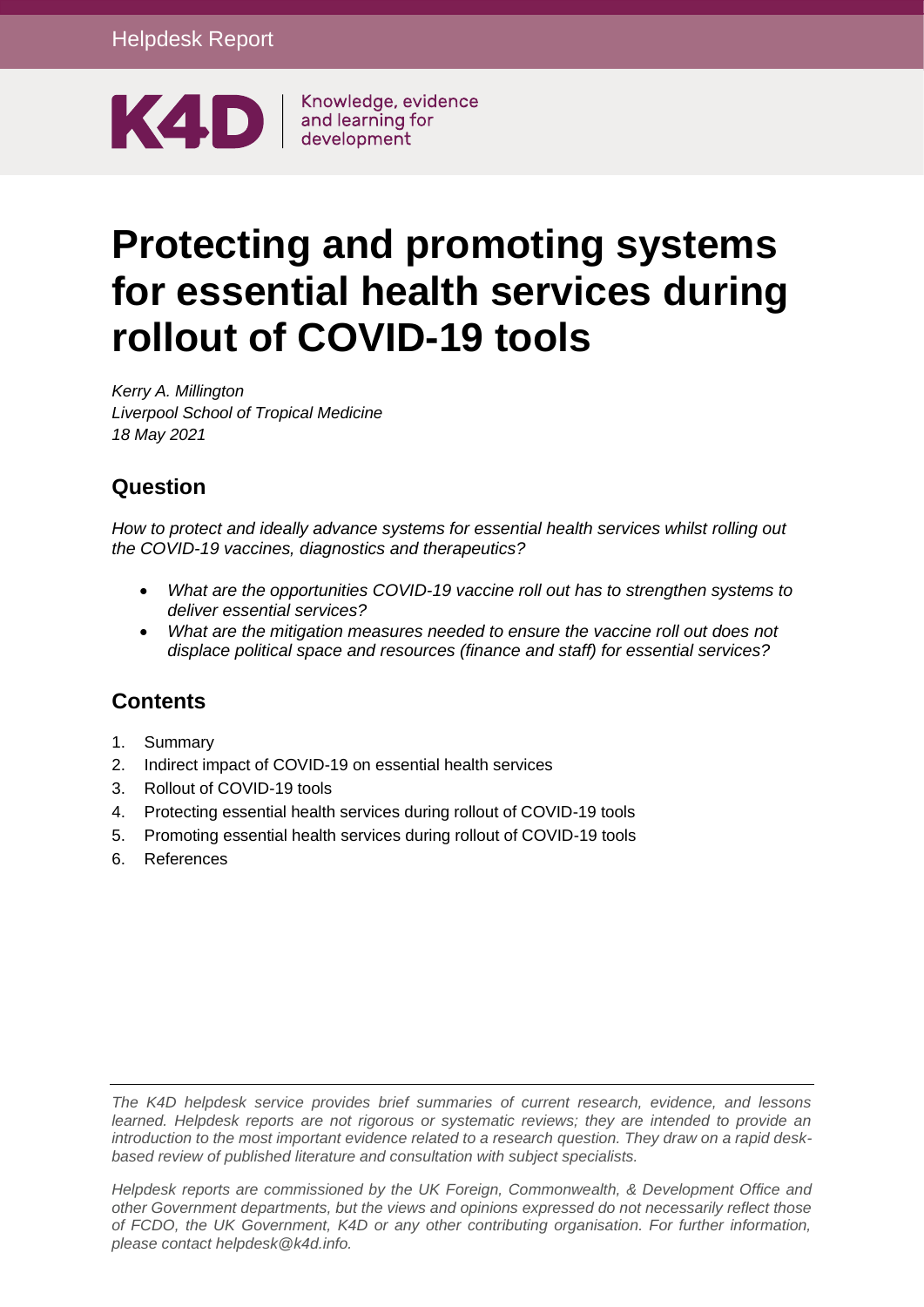#### <span id="page-1-0"></span>**1. Summary**

COVID-19 has significantly disrupted, suspended and diverted resources from essential health services which could cause a secondary health crisis and reverse decades of progress in global health. Health systems have been stretched, and in some cases collapsed, responding to the pandemic and will be stretched further with deployment of COVID-19 vaccines. Innovative adaptive measures have mitigated some of the impact of COVID-19 and presented opportunities for integrated service delivery such as testing for COVID-19 and other diseases. Countries are preparing to deploy COVID-19 vaccines at scale but the emphasis on speed and expediency over deliberate system-strengthening is coming at a cost of missing out on the benefits of long-lasting improvement that a systems approach could bring. Investment in effective and efficient service delivery for COVID-19 and essential health services will not only support the response to and recovery from COVID-19 but also strengthen the resilience of health systems to future challenges.

This helpdesk report highlights a selection of resources focusing on protecting essential health services and opportunities for strengthening during rollout of COVID-19 vaccines, testing and treatments. A search was undertaken of leading actors in this space including global health initiatives (Global Fund, Gavi, Global Financing Facility (GFF), GPEI), the United Nations agencies including WHO and UNICEF, policy think tanks (Center for Global Development (CGD), Overseas Development Institute (ODI)) amongst others. Resources include blogs, policy papers, statements, country case studies, guidelines, reports and peer reviewed research reflecting discourse, mitigation measures and any evidence of impact to-date. The resources included are not an exhaustive list; they represent those that could be identified within the time allocated. Note that specific reference to mitigation measures and strengthening of essential health services during rollout of COVID-19 vaccines are limited and are generally considered within the wider context of the response and recovery to the COVID-19 pandemic and pandemic preparedness.

A WHO Strategic Technical Advisory Group of Experts notes at this stage a key limitation of the available evidence is the lack of outcome data, particularly with control groups, that would be needed to fully evaluate the effectiveness of protection and recovery efforts (WHO, 2020b). Case studies are presented throughout the literature. There are opportunities to generate more and better evidence on what works to protect and promote more resilient health service provision and access during the response to COVID-19 (Krubiner et al., 2021).

The literature discusses adaptive and innovative measures that essential health services have taken to maintain and strengthen essential health service delivery in response to the COVID-19 pandemic and in the recovery phase. These include changes in the management of health workers and community health workers and changes in delivery of health services. Opportunities present and lessons can be learned from successful adaptive approaches to COVID-19 to protect and promote essential health services as part of the COVID-19 response and recovery efforts (Global Financing Facility, 2021b). This includes reimaging service delivery to be more effective and efficient reducing costs and improving access for the most vulnerable to reclaim the gains and accelerate progress for better health outcomes. Coordination with universal health coverage efforts will enable integrated service delivery and effective deployment of COVID-19 tools (Jakab et al., 2021). The capacity of existing health systems will need to be increased to prevent disruption, draining or redirecting of limited resources to the pandemic response.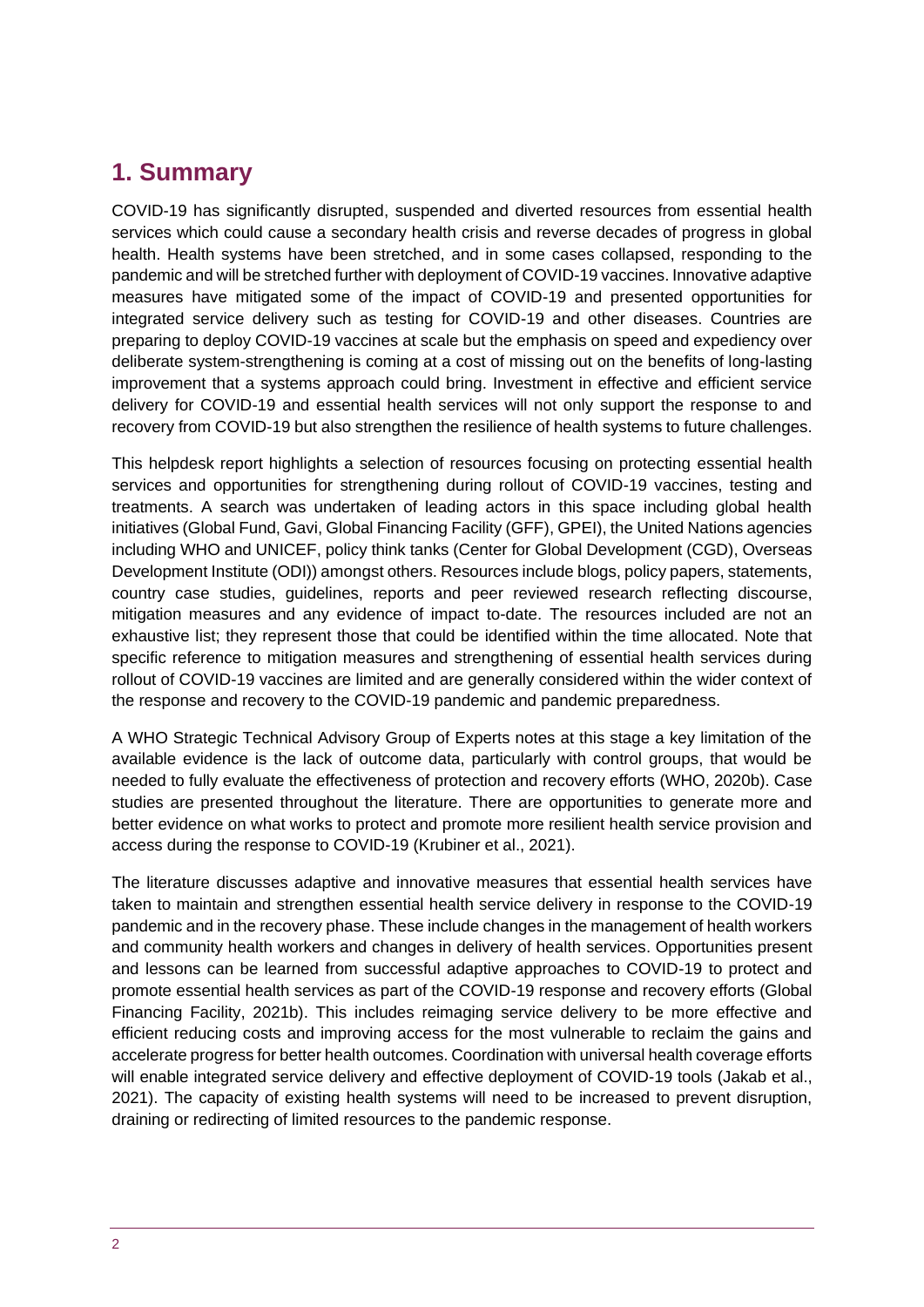In March 2020, policies and public health efforts had not addressed the gendered impacts of COVID-19. Since then, the gendered dimensions of the response to and recovery from the COVID-19 pandemic is being continually documented, assessed and analysed to inform and improve global and national policy responses by newly developed Working Groups and Initiatives such as the [Gender and COVID-19 Working Group](https://www.genderandcovid-19.org/) an[d The COVID-19 Gender and Development Initiative.](https://www.cgdev.org/project/covid-gender-initiative) Attention also needs to be given to the additional vulnerabilities experienced by marginalised social groups, including people living with disabilities.

## <span id="page-2-0"></span>**2. Indirect impact of COVID-19 on essential health services**

COVID-19 has suspended, disrupted and made inaccessible the provision of essential health services which could result in a secondary health crisis and reverse decades of progress in global health. We know from previous outbreaks and crises (Ebola, SARS, H1N1 outbreaks and the global financial crisis), and the indirect impacts of COVID-19 already observed, that indirect health effects are significant and could outweigh direct health impact (Chi et al., 2020). A successful COVID-19 policy should not be measured solely by the number of COVID-19 deaths averted but take a whole of health perspective.

In January 2021 the WHO published its interim guidance on analysing and using routine data to monitor the effects of COVID-19 on essential health services (WHO, 2021a). This guide supports interim guidance published in June 2020 on Maintaining essential health services: operational guidance for the COVID-19 context, which provides an integrated framework to guide countries in their efforts to reorganise, adapt and maintain safe delivery of high-priority essential health services within the context of the pandemic (WHO, 2020d). The Global Financing Facility (GFF) also have a guidance note on the role of country platforms in maintaining essential services and delivering on the investment case in the time of COVID-19 (Global Financing Facility, 2020).

Global efforts have examined if and to what extent essential health services have been disrupted so far during the COVID-19 pandemic. A second round of a WHO pulse survey during January to March 2021 on the continuity of essential health services during the COVID-19 pandemic reports global findings from the 135 countries and territories that participated in the key informant survey. Despite some evidence of essential health services restoration, over one year into the COVID-19 pandemic substantial disruptions persist, with about 90% of countries still reporting one or more disruptions to essential health services (WHO, 2021c). There is no substantial change since the first survey conducted in the summer of 2020, however, within countries the magnitude and extent of disruptions has generally decreased. Gains and partial rebound in service provision is likely due to implementation of recommended policies and strategies for maintaining essential health services.

In 2020, countries reported that, on average, about half of essential health services were disrupted compared to just over one third of services now being disrupted in the first three months of 2021 (WHO, 2021c). Overall, primary care and rehabilitative, palliative and long-term care are more predominantly affected. Substantial disruptions span across all major health areas. Most frequently (reported in more than 40% of countries) disrupted services are for mental, neurological and substance use disorders and neglected tropical diseases. Services across other health areas are also disrupted in more than a third of countries. Service disruptions are perceived to be caused by a mix of supply and demand side factors. Health workforce-related issues are among the most commonly reported supply-side reasons linked to staff deployment to COVID-19 relief and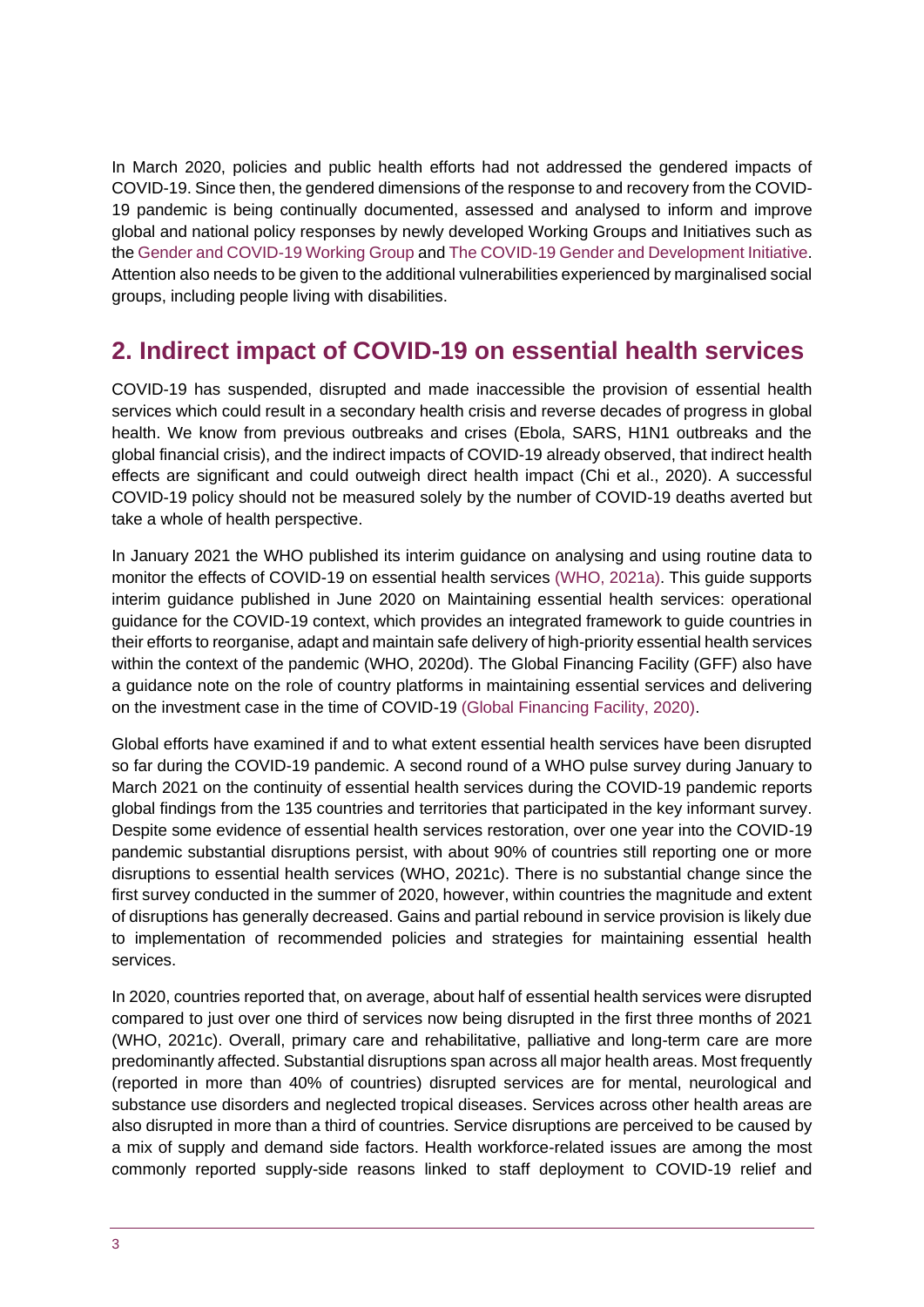insufficient staff availability. Cancellation of elective care and changes to treatments policies are also reported. Most common demand-side reasons included: community fear/mistrust, decreases in OPD volume due to patients not presenting, travel restrictions and financial difficulties during the pandemic. In some countries, COVID-19 control may be contributing to increased barriers to accessing care (e.g., fear of getting infected, limitations in movement) and supply chain systems are also disrupted in nearly a third of countries. Many countries are using telehealth technologies to mitigate disruptions but limited access and technical capacities to use telehealth technologies are the most commonly reported barriers to use in countries. Further information, including from subnational, health facility and community levels should supplement findings to better quantify potential impact of disruptions over the short, medium and long term.

Data from ongoing GFF-supported country monitoring has reaffirmed disruptions on the supply and demand-side of essential health services in low- and lower-middle income countries from which lessons can be learned to protect and promote essential health services as part of the COVID-19 response and recovery efforts (Global Financing Facility, 2021b). Rollout of COVID-19 vaccines at scale are likely to place even more strain on health systems and resources. Impact on health financing – the ability to deliver essential health services and the ability of households to pay for these services - is likely to be significant in many of the poorest countries. This will require 'developing and implementing more effective and efficient models of delivering health care that will reduce costs and improve access for the poorest and more vulnerable populations' (Global Financing Facility, 2021b).

The Center for Global Development (CGD) present a framework for identifying the sources of indirect health effects of COVID-19 and provide a simple structure for analysts to calculate the overall "net health impact" of the pandemic (Chi et al., 2020). Sources of health system impact funding, supply chain, health workforce, infrastructure, service provision, patient access, and 'covidisation'; diseases that could be affected; most disadvantaged populations affected; and short, medium and long-term risk if not mitigated – are categorised as a subset to the overall framework. CGD also have an [open access inventory](https://docs.google.com/spreadsheets/d/1_MBh3FmuSZK-9UQsrBYaYtIHdCqnez9oqJ8t216LkbE/edit#gid=484814669) of resources on indirect health impacts that is continually being updated.

A Global Fund report from 502 health facilities across Africa and Asia provides a snapshot on the impact of COVID-19 on HIV, tuberculosis (TB) and malaria services and systems for health (The Global Fund, 2021b). Disruptions on the supply-side include vulnerabilities in infection prevention measures, a lack of routine urgent care through employment, restrictions on movement and interrupted healthcare and on the demand side a wider reluctance to attend healthcare facilities because of fear of contracting COVID-19, along with increased stigma and discrimination, disruption in public transportation, lockdown or stay-at-home orders (The Global Fund, 2021b).

The COVID-19 pandemic has severely disrupted access to TB services and is reversing the gains made towards ending TB (WHO, 2021b). Latest data collected by WHO from more than 80 countries indicates that 1.4 million fewer people received care for TB in 2020 than in 2019, a 21% drop in TB notifications over this period. This could lead to an additional half a million TB deaths. The consequences of COVID-19 on access to TB services and on the determinants of TB, including poverty and food security, make it critical to adopt a multisectoral approach with engagement of affected communities, and civil society to stop further declines in case notifications and get on track to end TB. Global extreme poverty will rise for the first time in over 20 years, according to the World Bank, thereby causing significant increase in undernourishment, a major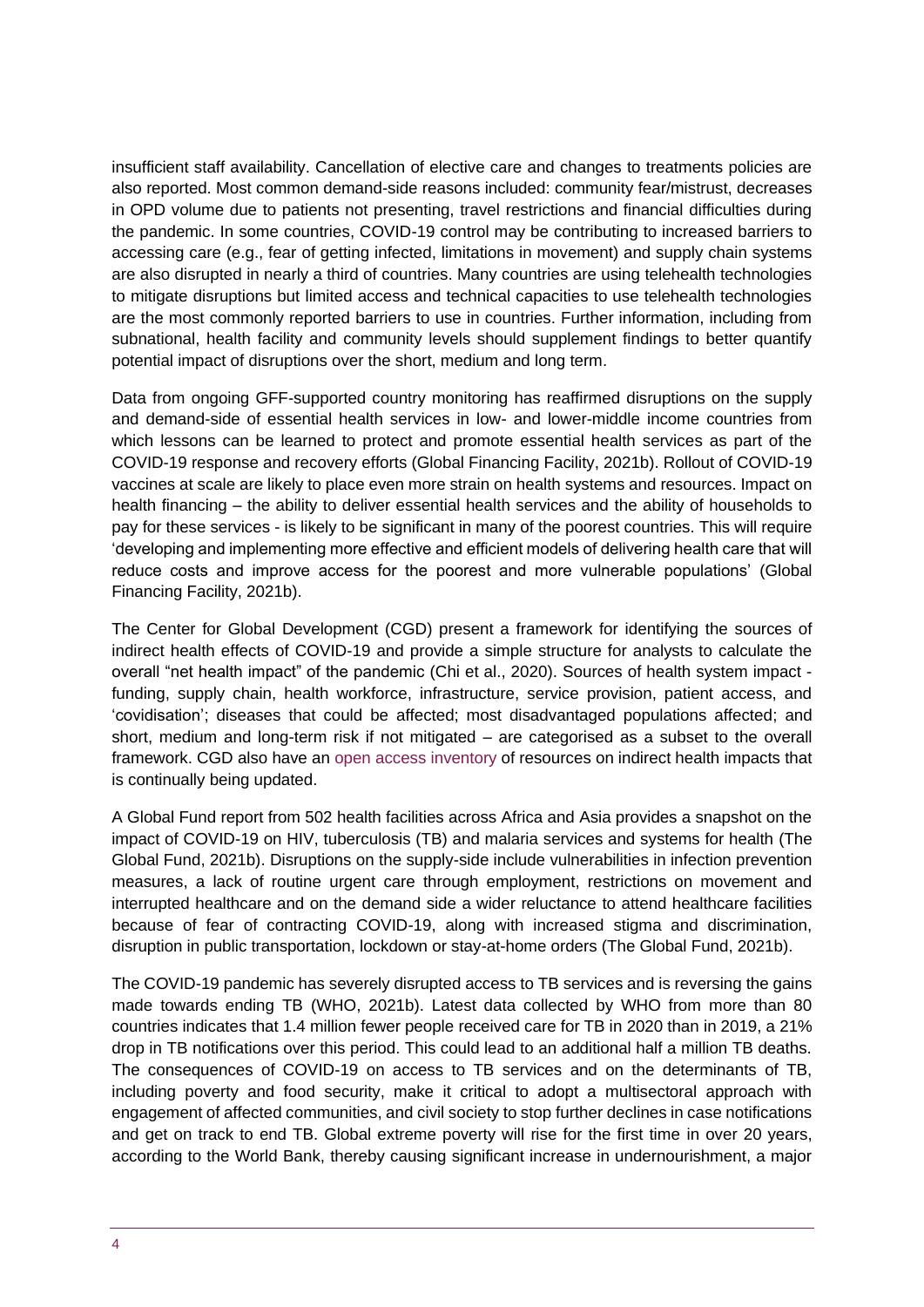determinant of TB. In this joint statement the WHO and CSTF-TB urge governments, partners and stakeholders to leverage domestic and external financial resources, including funding from The Global Fund and other bilateral and multilateral funding agencies, to introduce and scale-up innovative approaches for provision of TB services, including the use of digital technologies and dual testing for TB and COVID-19, and to strengthen airborne infection control, including procurement of personal protective equipment (PPE) for health workers and community workers involved in TB care and prevention activities.

An estimated 11.5 million people affected by disruptions to anti-retroviral services for HIV/AIDS in 36 countries between April and June 2020 and 75% of the Global Fund's HIV/AIDS programmes report moderate to high levels of disruption to service delivery.

A systematic review and meta-analysis found that global maternal and foetal outcomes have worsened during the COVID-19 pandemic, with an increase in maternal deaths, stillbirth, ruptured ectopic pregnancies and maternal depression (Chmielewska et al., 2021). This highlights the urgency behind prioritising safe, accessible, and equitable maternity care within the strategic response to this pandemic and in future health crises. The GFF estimates that access to life-saving health interventions for women, children and adolescents in 36 of the world's poorest countries has dropped by as much as 25% due to COVID-19. That is equivalent to 82 million children not receiving oral rehydration, 4 million women losing access to care during childbirth, and 17 million children missing out on vaccinations. This threatens to reverse gains on the health of women, children and adolescents. The GFF Case for Investment calls for \$1.2 billion funding to stop secondary health crisis for women and children due to the COVID-19 pandemic to help limit the damage and reclaim the gains (Global Financing Facility, 2021a). Gavi, WHO and UNICEF warn that at least 80 million children under the age of one risk missing out on routine vaccines for disease such as measles, polio and diphtheria (WHO, 2020c).

Background paper 8 to The Independent Panel for Pandemic Preparedness and Response main report on Impact on Essential Health Services summarises the disruptions to essential health services with a deep dive into low- and middle-income country impacts (The Independent Panel for Pandemic Preparedness and Response, 2021b). A rational approach to public sector health spending and decision making during the COVID-19 pandemic based on ethics and equity principles is crucial to ensure that patients not infected by COVID-19 continue to get access to healthcare and that the services they need continue to be resourced (Williams et al., 2021).

## <span id="page-4-0"></span>**3. Rollout of COVID-19 tools**

Access to the COVID-19 Tools Accelerator (ACT-A) is co-convened by nine global health organisations which supports the development and equitable distribution of tests, treatments and vaccines, and since September 2020, the strengthening of health systems through the Health Systems Connector (HSC) pillar. HSC supports the integrated delivery of COVID-19 tools, rapidly addresses bottlenecks, and manages linkages and synergies with complementary activities for the delivery of essential health services and strengthening of health systems (WHO, 2021d). Noted though that 'funds committed so far are skewed towards vaccines, with little for health systems' and primarily dedicated to the procurement of two key tools: PPE and medical oxygen with a range of issues which exist that are not covered by the \$9 billion health systems request – the cost of disposal of PPE, investments in electricity grids and pipes to make oxygen functional, the shortage of health workers, training and the need for infrastructure to support cold chains (Usher, 2021).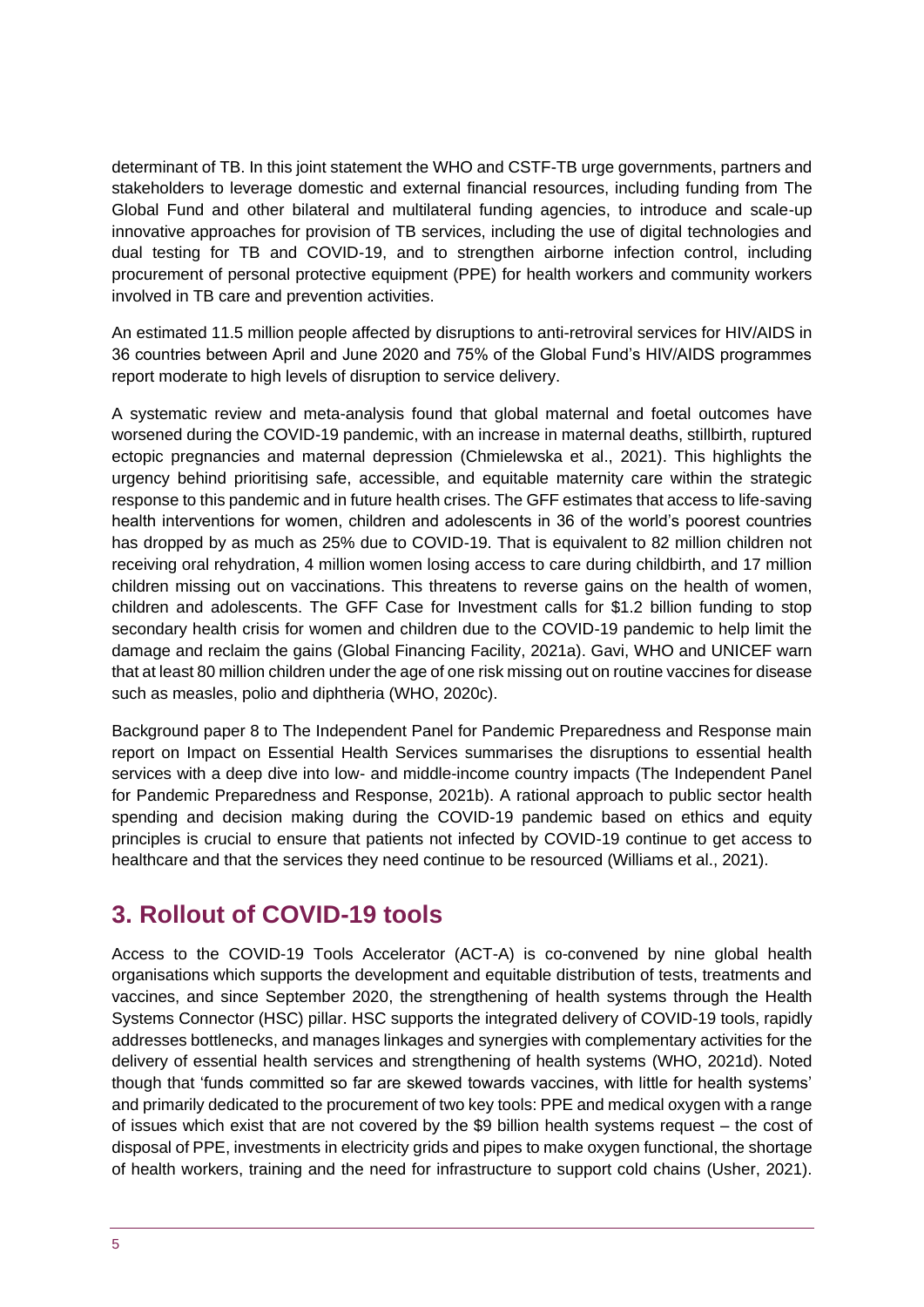HSC has developed a collection of assessment tools to help governments partners and donors generate and use real-time data from those at the frontline to facilitate the scale-up and delivery of essential COVID-19 tools, guide strategies and plans to maintain essential health services (WHO, 2021d). Kenya started using these tools at the end of 2020, interviewing facility managers and community health care workers in frontline services over one month and using the information to shape and strengthen their response to the pandemic and at the same time ensure continuity of services (WHO, 2021d).

WHO's [COVID-19 Vaccine Introduction Readiness Assessment Tool](https://www.who.int/publications/i/item/WHO-2019-nCoV-Vaccine-introduction-RA-Tool-2020.1) provides support to countries in assessing programme readiness to introduce COVID-19 vaccines, identifying gaps and prioritising actions to be ready; and identifying opportunities for financial support. In anticipation of the availability of safe and effective vaccines for COVID-19, assessments of country readiness to deploy COVID-19 vaccines were rolled out in November 2020 jointly by the World Bank and WHO together with Gavi, the Global Vaccine Alliance; the Global Fund; UNICEF and governments (The World Bank, 2021). Initial findings from 128 countries as of March 2021 show that the world's poorest countries are at varying degrees of readiness for vaccinating their populations against COVID-19. The tremendous impact of COVID-19 on health and economies, fear of highly contagious variants and pressure to start vaccinations have prompted many countries to prepare well enough to begin inoculating their populations when vaccines are available. Large-scale vaccination mobilisation provides opportunities to countries to sustainably strengthen the cold chain and introduce environmentally friendly options that could be of use well beyond the current crisis. However, the emphasis on speed and expediency over deliberate system-strengthening is coming at a cost of missing out on the benefits of long-lasting improvement that a systems approach could bring. Few countries are using the opportunity provided by the deployment of COVID-19 vaccines to strengthen health services and health systems and find long-lasting solutions for similar future challenges. With 47 African countries now rolling out COVID-19 vaccines and over 17 million doses now given lessons are emerging from countries that have made strong progress including 'existing health systems giving a strong base' (Gavi, 2021a).

Recognising that introduction of a new vaccine can have both positive and negative impacts on a country's health system, WHO SAGE-endorsed six guiding principles for countries to follow in planning and implementing a new vaccine introduction whilst strengthening their overall immunisation programme and health system (WHO, 2020e). WHO and UNICEF recommend that 'activities should be integrated into the national primary health care (PHC) operational framework including: microplanning, using an evidence-based decision-making process to govern the introduction of the COVID-19 vaccine; strengthening human resources management; training for new vaccine introduction; establishing new contact points for vaccination across the life course; ensuring traceability systems and technologies are leveraged to ensure the integrity and efficiency of supply chains, improving and expanding integrated project management and the supply chain; enhancing integrated disease surveillance and adverse effects following immunisation monitoring and reporting systems; and conducting integrated advocacy and communications activities to promote demand for vaccination as part of increasing overall demand and acceptability of all essential PHC services' (WHO & UNICEF, 2020).

New variants of concern threaten the effectiveness of existing COVID-19 vaccines, vaccine hesitancy slowing rollout, including in Africa, and interrupted and limited supply of COVID-19 tools (Gavi, 2021c; *Vaccine Hesitancy Slows Africa's COVID-19 Inoculation Drive | Reuters*, 2021). Note that reasons for refusing a COVID-19 vaccine extend beyond just hesitancy (Gavi, 2021b; Ratzan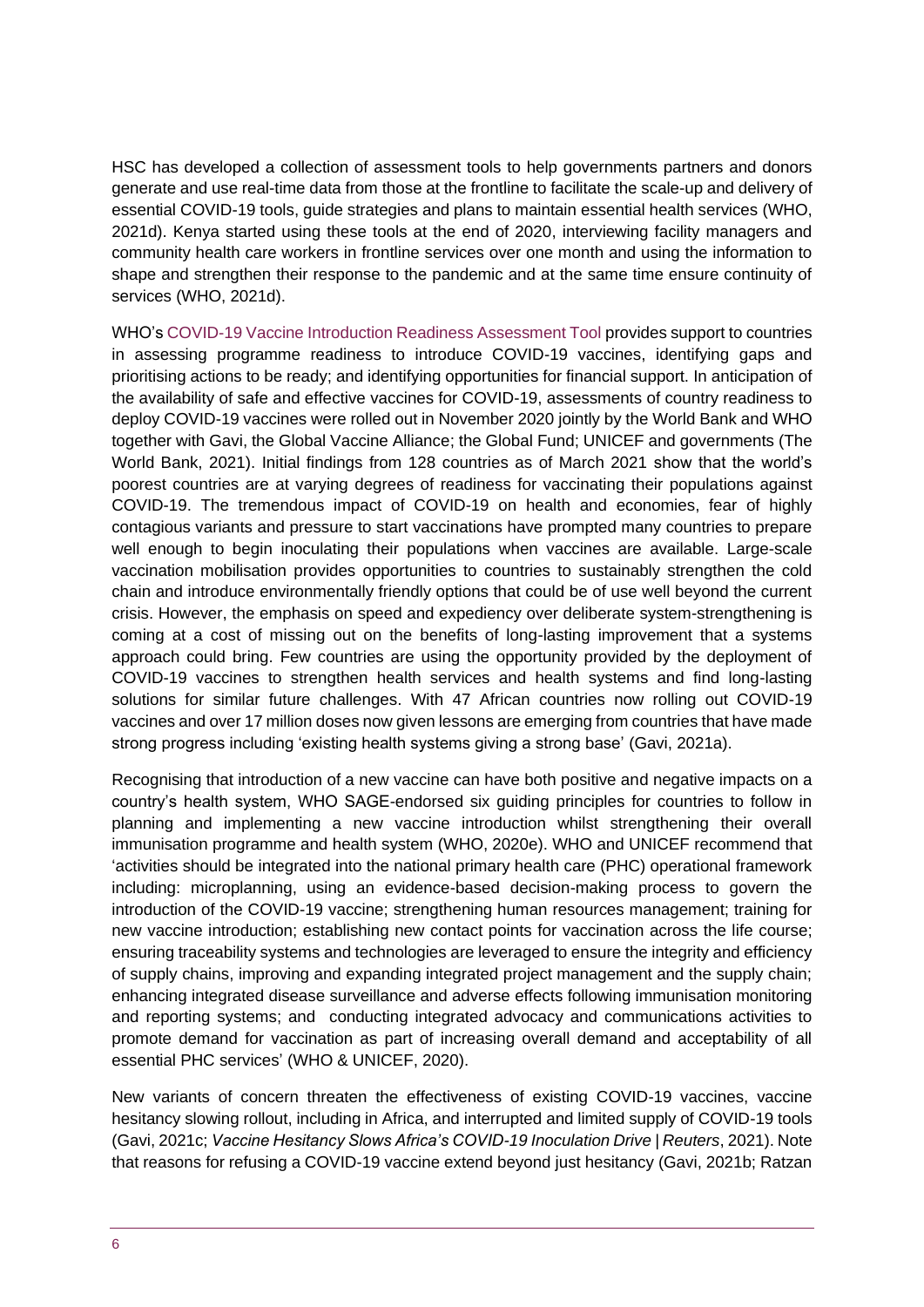et al., 2021). As of 12 April, less than 2% of the 780 million COVID-19 vaccines given globally have been administered in Africa (Gavi, 2021a) and across 24 countries in Africa, only 11% of health facilities could conduct COVID-19 antigen rapid diagnostic tests, and only 8% could conduct PCR tests (The Global Fund, 2021b).

## <span id="page-6-0"></span>**4. Protecting essential health services during rollout of COVID-19 tools**

Adapting to the impact of COVID-19 on health service continuity with innovative approaches are enabling services to be implemented safely and mitigate negative impacts and sometimes even increase essential health service utilisation (The Global Fund, 2021b). These include the management of health and community workers and/or in changes in delivery strategies for health services unrelated to COVID-19. Such as facilities extending drug prescriptions to ensure patients have long-term and uninterrupted access to their medication; switching from a centralised approach to door-to-door distribution of long-lasting insecticidal nets (LLIN) against mosquitoes; but also, integration of services and especially for COVID-19 and TB which have much in common. Note that one size does not fit all with adaptive measures needing to be tailored to the country and local context. More funding is required though to scale up adaptive measures which are working, accelerating new approaches and innovations to improve service delivery and provide an opportunity for synergies in delivering health services, protecting frontline health workers and maintaining essential health services.

WHO operational guidance for maintaining essential health services during an outbreak provides guidance on a set of immediate actions that countries should consider at national, regional and local level to recognise, strategically plan and coordinate action to maintain essential health service delivery mitigating the risk of system collapse (WHO, 2020d). Blanchet et al make the case for a rational approach to public sector health spending and decision making during and in the early recovery phase of the COVID-19 pandemic (Blanchet et al., 2020). A list of 120 essential non-COVID-19 health interventions is presented, adapted from the model of health benefit packages developed by the Disease Control Priorities project. Focusing on routine healthcare services, this list guides governments and humanitarian agencies working to define national and local guidance for protecting essential routine services in low-income and middle-income countries and humanitarian settings and which interventions policymakers and donors need to protect from disinvestment.

Background paper 8 to The Independent Panel for Pandemic Preparedness & Response's main report published in May 2021 (The Independent Panel for Pandemic Preparedness and Response, 2021a) on Impact on essential health services highlights experiences of an emerging evidence base, drawn from case studies from multiple countries, of protection and recovery efforts (The Independent Panel for Pandemic Preparedness and Response, 2021b). A 2020 meeting of the WHO Strategic Technical Advisory Group of Experts note that a key limitation of the available evidence is the lack of outcome data, particularly with control groups, that would be needed to fully evaluate the effectiveness of these approaches and that support for data collection, aggregation and knowledge translation mechanisms coordinated at the global level are required to support realtime learning on disruptions and effective mitigation strategies across countries (WHO, 2020b).

The WHO issued an Information note on 5 May 2021 intended to assist national TB programmes and health personnel worldwide to maintain essential TB services during the COVID-19 pandemic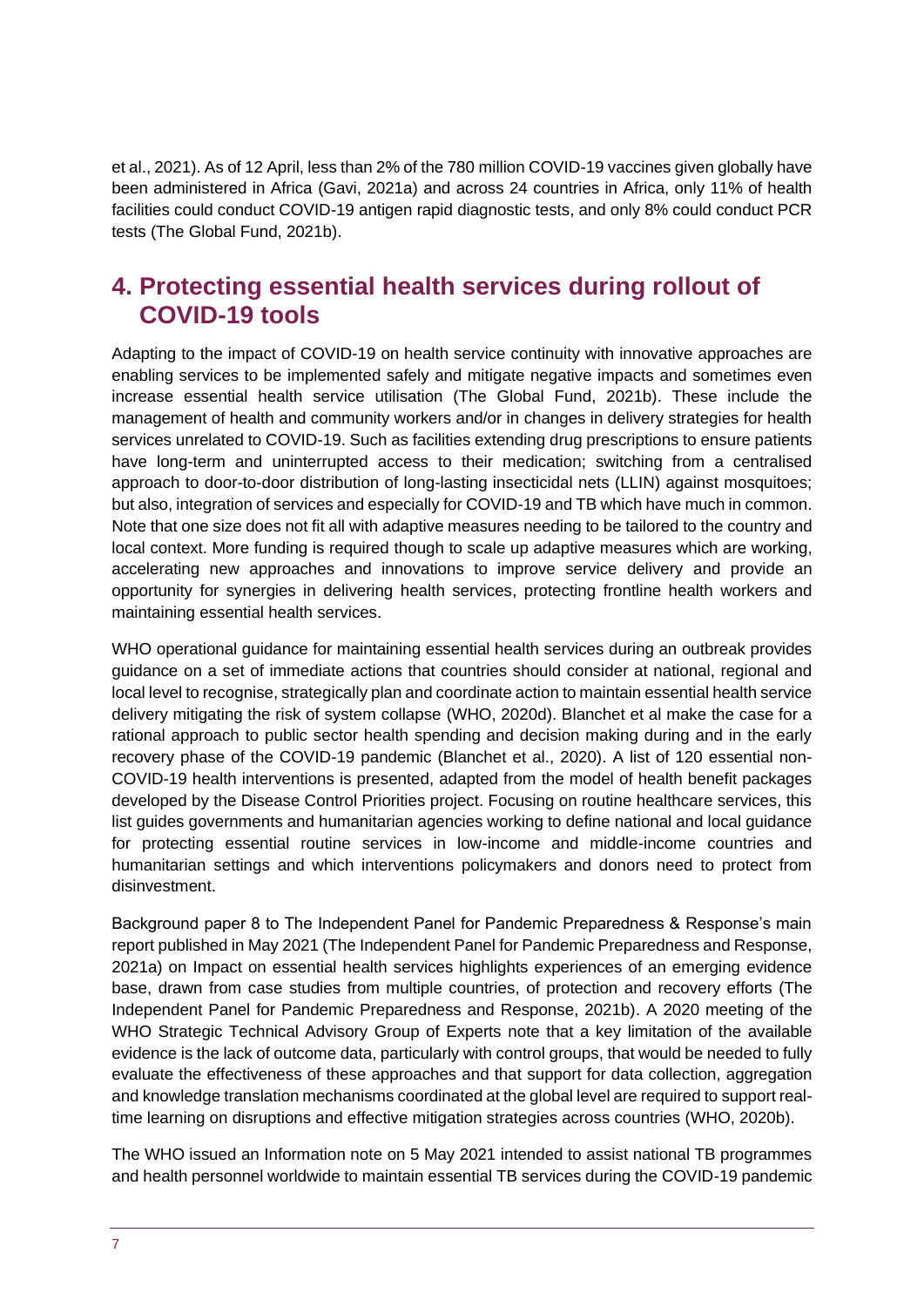and in the recovery phase and what services can be leveraged across both diseases including basic infection prevention and control, contact tracing and household and community-based care (WHO, 2021e). A Global Fund COVID-19 Information Note also provides guidance to countries on preparing and updating plans to mitigate the impact of COVID-19 on TB services (The Global Fund, 2020). Specifically, to identify opportunities for the response to TB to benefit from the response to COVID-19, including enhanced surveillance for both diseases and scale up of the promotion and protection of human rights and combating stigma and discrimination.

A CGD Brief provides a snapshot of the existing and evolving evidence as it relates to key health services and outcomes for women and girls in low- and middle-income countries, focusing primarily on sexual and reproductive health and rights (Krubiner et al., 2021). The paper examines some ways national governments have sought to maintain provision of essential health services and reviews the extent to which donor institutions have prioritised financial, technical and other forms of support to mitigate disruptions. Areas of opportunity for future action that donors and governments should pursue to address indirect harms to women's and girl's health during and beyond the COVID-19 crisis include improving data collection and sharing, with explicit attention to gender and intersectional disadvantage, and evaluating what works to mitigate gendered indirect effects, especially integrated approaches.

An analysis, based on a rapid evidence assessment by the Social Science in Humanitarian Action Platform, on mitigating negative impacts on other areas of health emphasises the additional vulnerabilities experienced by marginalised social groups, including people living with disabilities (Hrynick et al., 2021). In the short-term, there is a need to embed the COVID-19 response within integrated health systems approaches feeding into longer-term strategies to strengthen health systems, expand universal health care coverage and address the social determinants of health.

Attention has been given on how to prioritise between patient groups for COVID-19 vaccination and how to ensure equity but these decisions must balance the COVID-19 response with the need to invest in other healthcare (Williams et al., 2021). Here principles of good priority setting including evidence-based and transparent decision-making, participation of stakeholders and a focus on the implementation of decisions can be helpful.

## <span id="page-7-0"></span>**5. Promoting essential health services during rollout of COVID-19 tools**

A blog from, UHC2030 co-chairs highlights that 'just as everyone, everywhere should have access to quality, safe, effective and affordable COVID-19 tests, treatments and vaccines, they should also have access to quality and affordable health services across their health needs' (Cuevas Barron & Koonin, 2021). In some countries, COVID-19 has hampered the ability of health systems to deliver on essential health services and even exposed a relative neglect of core public health functions - 'building better' must mean investing in health systems in a joined-up way.

A key HSC priority for 2021 is to manage linkages and synergies with complementary activities for the delivery of essential health services and strengthening of health systems to help meet the primary objective of enabling integrated delivery and effective deployment of COVID-19 tools (Jakab et al., 2021). Complementary activities are: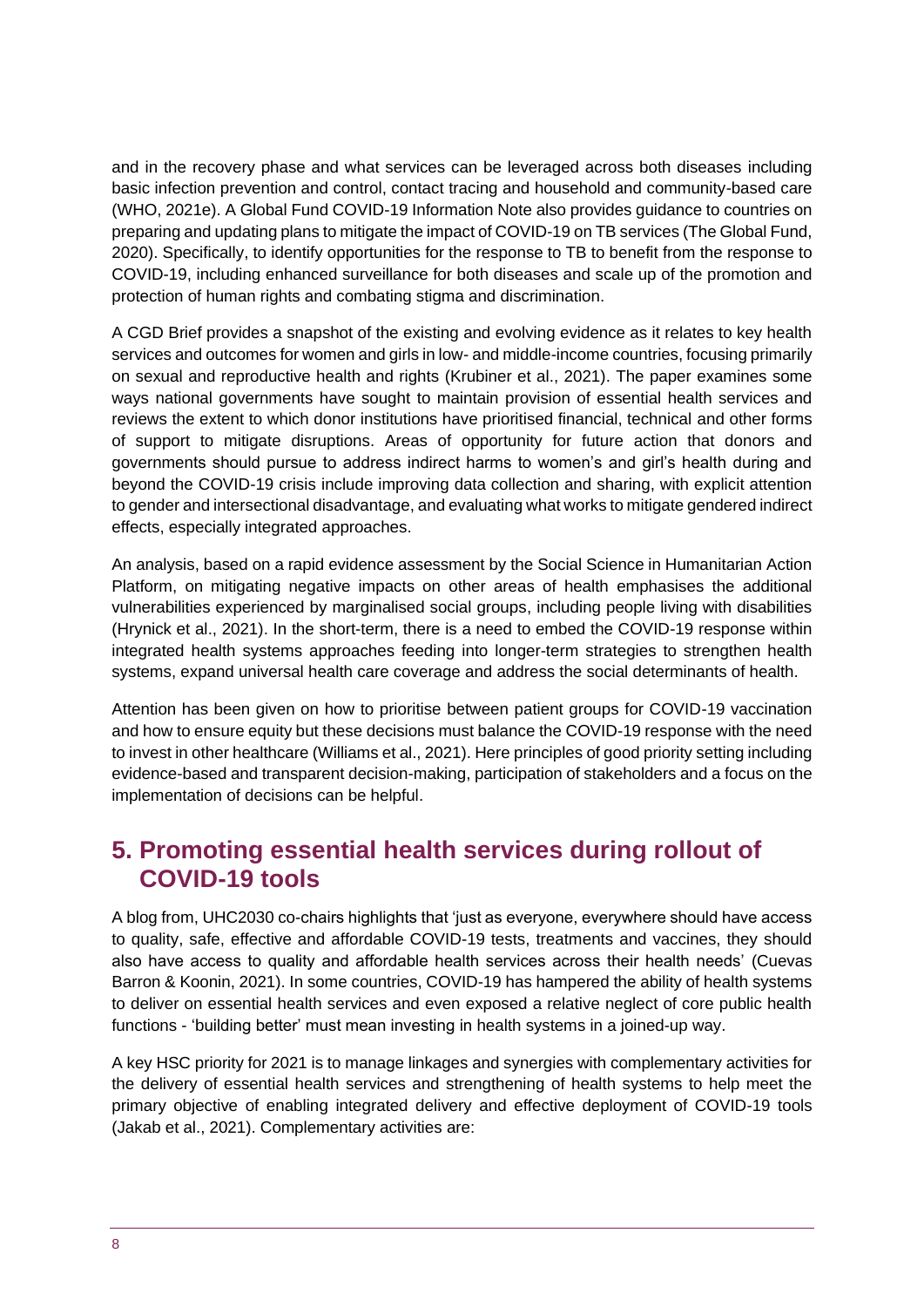- Coordination with the ongoing efforts to support a comprehensive COVID-19 response and address the secondary health crisis
- Coordination with the broader complementary health systems work, including the UHC2030 and UHC partnership
- Increase of capacity of existing health systems and prevention of disruption, draining or redirecting of limited resources to the pandemic response

Background paper 8 to The Independent Panel for Pandemic Preparedness & Response's main report (The Independent Panel for Pandemic Preparedness and Response, 2021a) on the Impact on essential health services recommends that to minimise disruptions to essential services and protect health workers during future health emergencies to (1) better invest in, better prepare, and better protect the health workforce; (2) build the evidence-base for emerging health systems adaptations that could improve health systems resilience and pandemic response, as well as efficient service delivery in peace time; and (3) investment in foundational effective prevention systems to protect essential health services. (The Independent Panel for Pandemic Preparedness and Response, 2021b).

Most public health efforts are concentrated on improving systems' capacity to respond to the COVID-19 pandemic but tend to overlook gender-specific experiences and challenges missing an opportunity to design and implement policies and systems more effectively. Existing policies may even deepen structural inequalities. A rapid literature review by the Maintains Programme details successful interventions that could enable adaptive approaches to respond to gender concerns relevant to the COVID-19 pandemic including the concern of transactional sex for vaccines (Jhunjhunwala & Padmanabhan, 2020).

A working paper by CGD addresses the gendered impact of COVID-19 focusing on how the pandemic has been affected women's and girl's health (Krubiner et al., 2021). The paper concludes with six opportunities and preliminary recommendations of promising strategies that donors and governments could follow to address the indirect harms to their health. This includes building on the momentum of health innovations during the COVID-19 crisis during the response and recovery phase by integrating service delivery, including new digital models and tools into the larger health systems to realise their full potential, to better meet the broader health needs of women and girls. Note that given that COVID-19 has amplified pre-existing vulnerabilities and inequities the pre-COVID evidence on health systems strengthening still applies.

An influential commentary on COVID-19: The Gendered Impacts of the Outbreak published in The Lancet in March 2020 (Wenham et al., 2020) led to the creation of an international [Gender and](https://www.genderandcovid-19.org/)  [COVID-19 Working Group](https://www.genderandcovid-19.org/) bringing academics together to conduct real-time gender analysis to identify and document the gendered dynamics of COVID-19 and gaps in preparedness and response. Outputs include development of a tool to describe differences in the secondary health effects of the COVID-19 pandemic across genders to help decision makers address gender disparities in pandemic preparedness, response, and recovery plans ('How to Create a Gender Responsive Pandemic Plan Addressing the Secondary Effects of COVID-19 > Gender & Covid-19', n.d.). The CGD has also set up a new global research hub: [The COVID-19 Gender and](https://www.cgdev.org/project/covid-gender-initiative) [Development Initiative.](https://www.cgdev.org/project/covid-gender-initiative)

A Stop TB Partnership report highlights the opportunity to leverage investments in the ACT-A to strengthen national TB and TB/COVID-19 responses, as the mechanism seeks to find and fund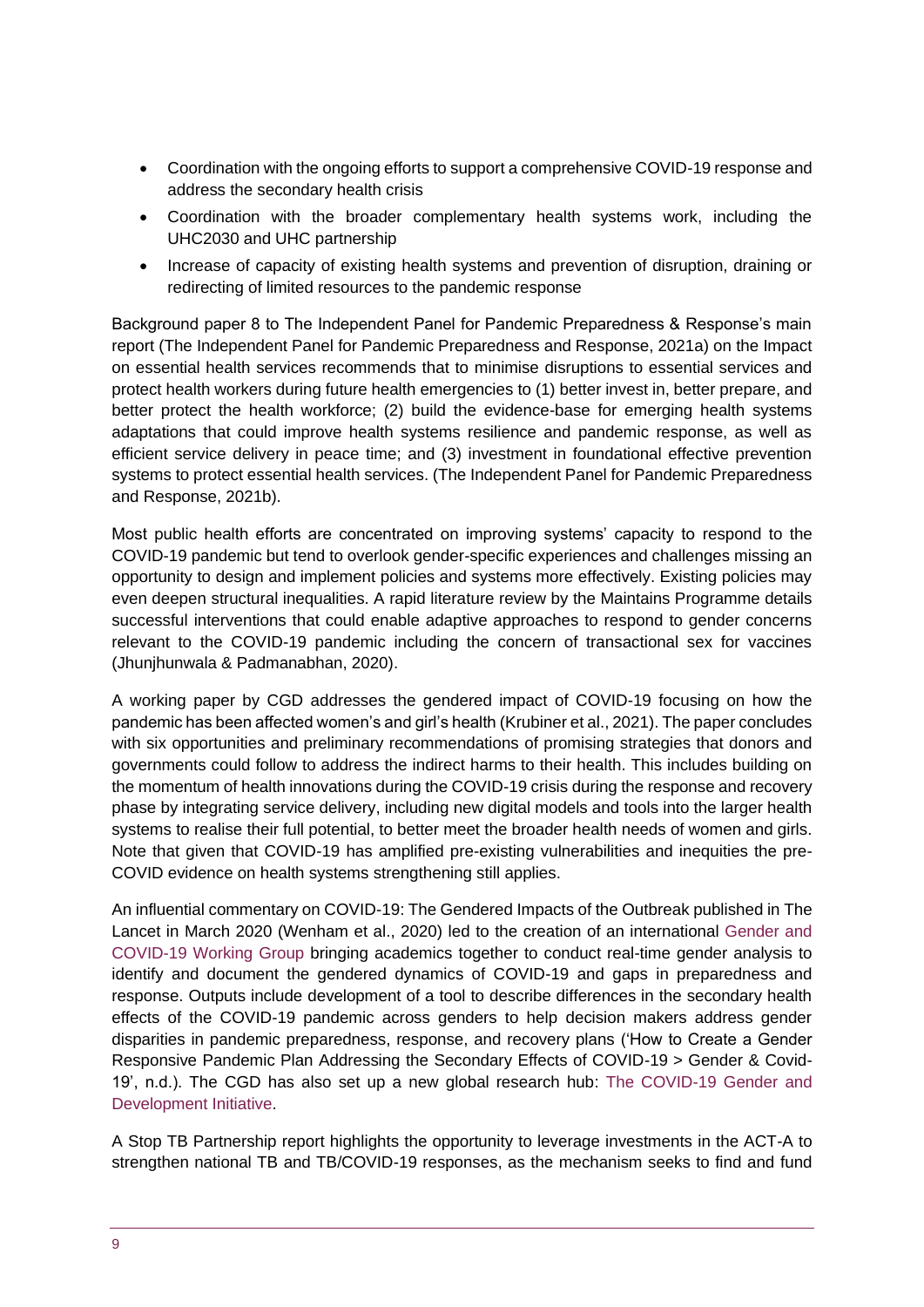solutions and improve disease surveillance, especially in regions and countries with weak health systems (Stop TB Partnership, 2020). The commodities and tools developed for COVID-19 should stimulate the diversification of tools, including:

- The development of multiplexed point-of-care testing (xPOCT) diagnostic tools, which will support options such as bidirectional screening of COVID-19 and TB
- Increased access to scientific data through proliferation of open-source systems
- Challenging the elasticity of the current patent system

India's experience shows that the COVID-19 pandemic provides an opportunity to fight TB and COVID-19 at the same time by increasing investments in the common tools, health workers and systems for health needed for both diseases (The Global Fund, 2021a). India developed a plan to integrate TB and COVID-19, including screening programmes – screening of TB patients for COVID-19 and COVID-19 patients for TB (known as bi-directional screening) to increase surveillance and laboratory services. Officials and heath community workers say the fight against COVID-19 is now providing an opportunity to better fight TB with the expansion of molecular testing and changes in social norms. For example in Mumbai, India a new technology – Truelab™ which is an innovative, chip-based, multi-disease diagnostic platform is being used to expand COVID-19 testing and to facilitate TB screening of people with COVID-19 symptoms (*FIND and IHF Partner with MCGM to Expand Access to COVID-19 and Tuberculosis Dual Testing in Mumbai*, 2021).

A WHO report documents the significant role played by polio eradication personnel during the pandemic and urges strong action to sustain this network to deliver essential public health services after polio is eradicated (WHO, 2020a). The polio programme plans to use its expertise in immunisation to help deliver COVID-19 vaccines as well as reach at least 80 million children who have missed out on vital vaccines during the pandemic. This accelerates the "polio transition" process to serve other public health goals, health emergencies and health systems strengthening whilst simultaneously providing support to countries to develop plans on how polio capabilities can be sustained (Polio Global Eradication Initiative, 2021).

#### <span id="page-9-0"></span>**6. References**

- Blanchet, K., Alwan, A., Antoine, C., Cros, M. J., Feroz, F., Amsalu Guracha, T., Haaland, O., Hailu, A., Hangoma, P., Jamison, D., Memirie, S. T., Miljeteig, I., Jan Naeem, A., Nam, S. L., Norheim, O. F., Verguet, S., Watkins, D., & Johansson, K. A. (2020). Protecting essential health services in low-income and middle-income countries and humanitarian settings while responding to the COVID-19 pandemic. *BMJ Global Health*, *5*(10), e003675. https://doi.org/10.1136/bmjgh-2020-003675
- Chi, Y.-L., Regan, L., Nemzoff, C., & Walker, D. (2020). *Beyond COVID-19: A Whole of Health Look at Impacts During the Pandemic Response*. Center for Global Development; 177. https://www.cgdev.org/publication/beyond-covid-19-whole-health-look-impacts-duringpandemic-response
- Chmielewska, B., Barratt, I., Townsend, R., Kalafat, E., van der Meulen, J., Gurol-Urganci, I., O'Brien, P., Morris, E., Draycott, T., Thangaratinam, S., Le Doare, K., Ladhani, S., von Dadelszen, P., Magee, L., & Khalil, A. (2021). Effects of the COVID-19 pandemic on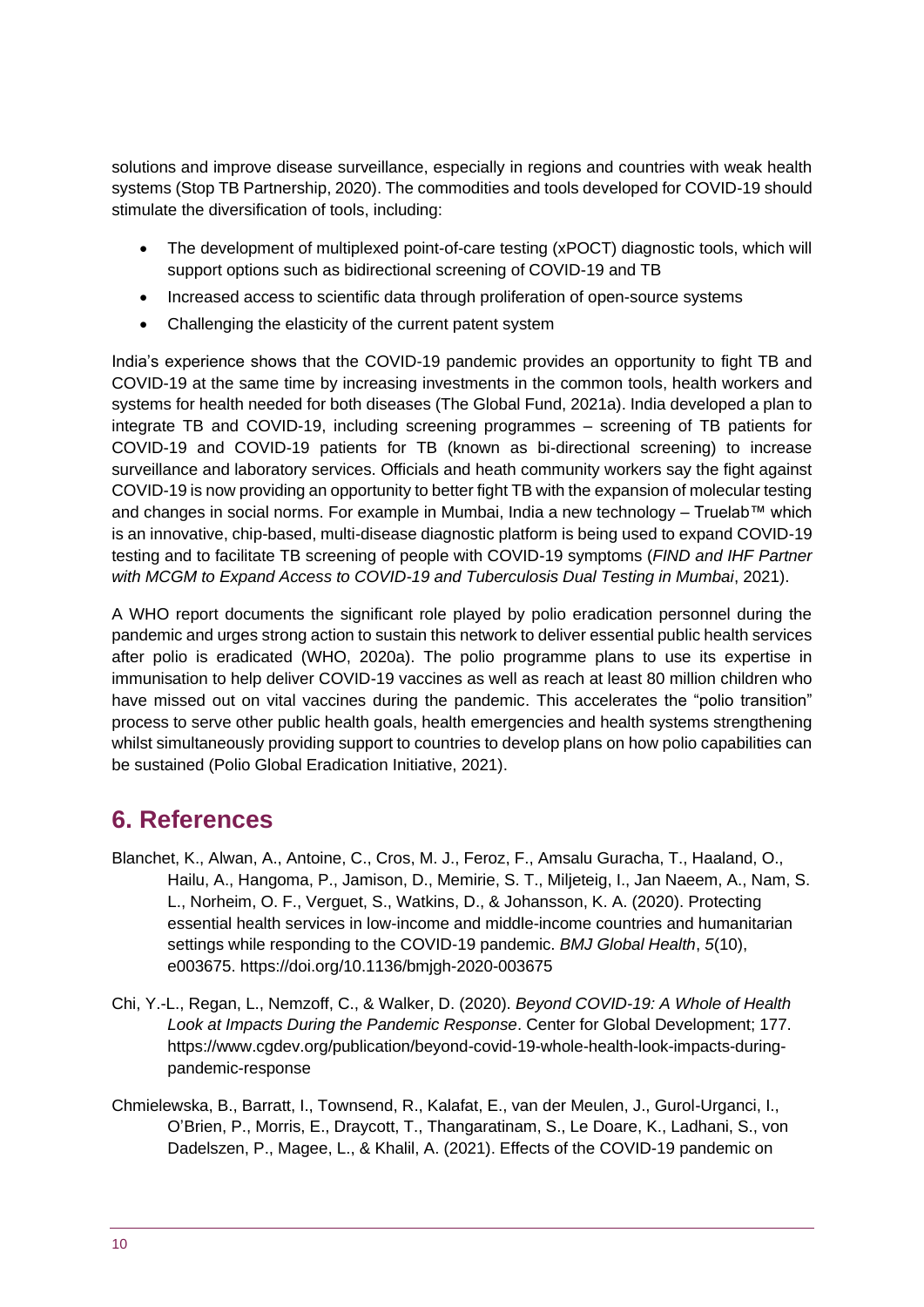maternal and perinatal outcomes: A systematic review and meta-analysis. *The Lancet Global Health*, S2214109X21000796. https://doi.org/10.1016/S2214-109X(21)00079-6

- Cuevas Barron, G., & Koonin, J. (2021, April 22). A message from UHC2030 Co-Chairs on the first anniversary of the Access to COVID-19 Tools Accelerator. *UHC2030*. https://www.uhc2030.org/blog-news-events/uhc2030-news/a-message-from-uhc2030-cochairs-on-the-first-anniversary-of-the-access-to-covid-19-tools-accelerator-555472/
- *FIND and IHF partner with MCGM to expand access to COVID-19 and tuberculosis dual testing in Mumbai*. (2021, February 17). FIND. https://www.finddx.org/newsroom/pr-17feb21/
- Gavi. (2021a, May 6). *Emerging lessons from Africa's COVID-19 vaccine rollout*. https://www.gavi.org/vaccineswork/emerging-lessons-africas-covid-19-vaccine-rollout
- Gavi. (2021b, May 10). *When refusing a COVID-19 vaccine isn't about hesitancy*. https://www.gavi.org/vaccineswork/when-refusing-covid-19-vaccine-isnt-about-hesitancy
- Gavi. (2021c, May 12). *Kenya completes its first round of COVID-19 vaccinations*. https://www.gavi.org/vaccineswork/kenya-completes-its-first-round-covid-19-vaccinations
- Global Financing Facility. (2020). *Guidance note: The role of country platforms in maintaining essential services and delivering on the investment case in the time of COVID-19*. https://www.globalfinancingfacility.org/sites/gff\_new/files/documents/GFF-Country-Platforms-Guidance-Note-Covid-19.pdf
- Global Financing Facility. (2021a). *Reclaim the Gains: The Case for Investing in the Global Financing Facility 2021-2025*. https://www.globalfinancingfacility.org/sites/gff\_new/files/documents/case-for-investmentgff.pdf
- Global Financing Facility. (2021b). *One Year into the Pandemic: Using Data to Protect and Promote Essential Health Services as Part of the COVID-19 Response and Recovery* (Twelfth Investors Group Meeting). https://www.globalfinancingfacility.org/sites/gff\_new/files/documents/GFF-IG12-3- Protecting-Essential-Health-Services.pdf
- How to create a gender responsive pandemic plan Addressing the secondary effects of COVID-19 > Gender & Covid-19. (n.d.). *Gender & Covid-19*. Retrieved 17 May 2021, from https://www.genderandcovid-19.org/how-to-create-a-gender-responsive-pandemic-planaddressing-the-secondary-effects-of-covid-19/
- Hrynick, T. A., Ripoll Lorenzo, S., & Carter, S. E. (2021). COVID-19 response: Mitigating negative impacts on other areas of health. *BMJ Global Health*, *6*(4), e004110. https://doi.org/10.1136/bmjgh-2020-004110
- Jakab, Z., Pate, M., & Sands, P. (2021). *Health Systems Connector country-level implementation*. https://www.who.int/publications/m/item/health-systems-connectorcountry-level-implementation

Jhunjhunwala, G., & Padmanabhan, V. (2020). *Rapid Literature Review: Gender*. 25.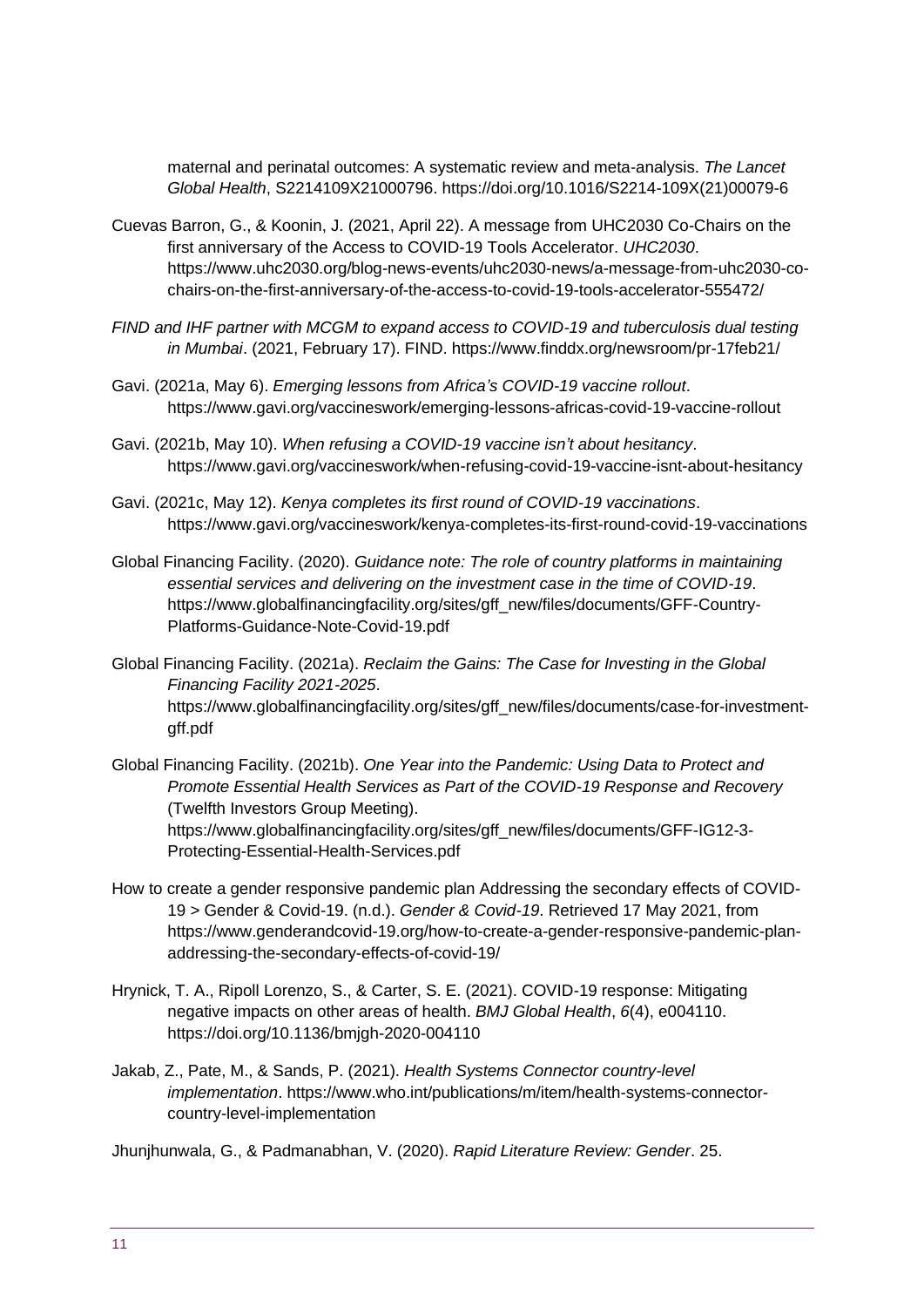- Krubiner, C., O'Donnell, M., Kaufman, J., & Bourgault, S. (2021). Addressing the COVID-19 Crisis's Indirect Health Impacts for Women and Girls. *Center for Global Development*, 4.
- Polio Global Eradication Initiative. (2021, February 8). *COVID-19 shows value of polio infrastructure to support resilient health systems*. https://polioeradication.org/newspost/covid-19-shows-value-of-polio-infrastructure-to-support-resilient-health-systems/
- Ratzan, S., Schneider, E. C., Hatch, H., & Cacchione, J. (2021). Missing the Point—How Primary Care Can Overcome Covid-19 Vaccine "Hesitancy". *New England Journal of Medicine*, NEJMp2106137. https://doi.org/10.1056/NEJMp2106137
- Stop TB Partnership. (2020). *The Deadly Divide: TB Commitments vs TB Realities*. http://www.stoptb.org/assets/documents/communities/The%20Deadly%20Divide\_TB%20 Commitments%20vs%20TB%20Realities%20FINAL%20HLM%20Report.pdf
- The Global Fund. (2020). *COVID-19 Information Note: 'Catch-up' Plans to Mitigate the Impact of COVID-19 on Tuberculosis Services*. http://www.stoptb.org/assets/documents/covid/covid19\_tuberculosisservicesimpact\_guid ancenote\_en.pdf
- The Global Fund. (2021a, March 24). *Fighting Two Airborne Pandemics in India: TB and COVID-19 by The Global Fund—Global Fund Special Coverage*. https://globalfund.exposure.co/fighting-two-airborne-pandemics-in-india-tb-and-covid19
- The Global Fund. (2021b). *The impact of COVID-19 on HIV, TB and malaria services and systems for health: A snapshot from 502 health facilities across Africa and Asia*. https://www.theglobalfund.org/media/10776/covid-19\_2020-disruptionimpact\_report\_en.pdf
- The Independent Panel for Pandemic Preparedness and Response. (2021a). *COVID-19: Make it the Last Pandemic*. https://theindependentpanel.org/wp-content/uploads/2021/05/COVID-19-Make-it-the-Last-Pandemic\_final.pdf
- The Independent Panel for Pandemic Preparedness and Response. (2021b). *Impact on Essential Health Services Background paper 8*. https://theindependentpanel.org/wpcontent/uploads/2021/05/Background-paper-8-Impact-on-Essential-Health.pdf
- The World Bank. (2021). *Assessing Country Readiness for COVID-19 Vaccines First Insights from the Assessment Rollout*. http://documents1.worldbank.org/curated/en/467291615997445437/pdf/Assessing-Country-Readiness-for-COVID-19-Vaccines-First-Insights-from-the-Assessment-Rollout.pdf
- Usher, A. D. (2021). Health systems neglected by COVID-19 donors. *The Lancet*, *397*(10269), 83. https://doi.org/10.1016/S0140-6736(21)00029-5
- *Vaccine hesitancy slows Africa's COVID-19 inoculation drive | Reuters*. (2021, May 4). Reuters. https://www.reuters.com/world/africa/vaccine-hesitancy-slows-africas-covid-19 inoculation-drive-2021-05-04/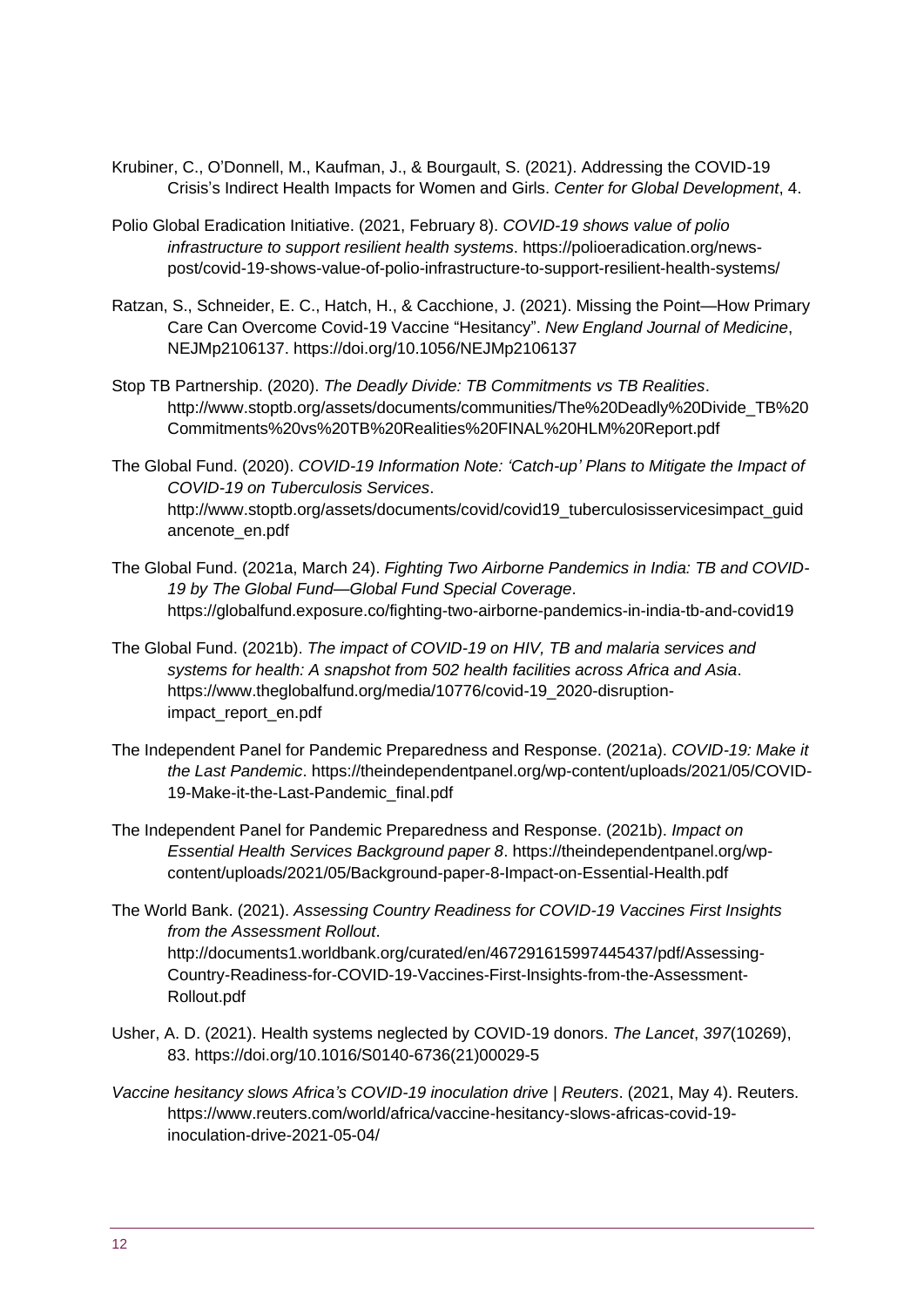- Wenham, C., Smith, J., & Morgan, R. (2020). COVID-19: The gendered impacts of the outbreak. *The Lancet*, *395*(10227), 846–848. https://doi.org/10.1016/S0140-6736(20)30526-2
- WHO. (2020a). *Contributions of the polio network to COVID-19 response: Turning the challenge into an opportunity for polio transition* (p. 35).
- WHO. (2020b). *Meeting of the WHO Strategic and Technical Advisory Group of Experts (STAGE)*.
- WHO. (2020c, May 22). *At least 80 million children under one at risk of diseases such as diphtheria, measles and polio as COVID-19 disrupts routine vaccination efforts, warn Gavi, WHO and UNICEF*. https://www.who.int/news/item/22-05-2020-at-least-80-millionchildren-under-one-at-risk-of-diseases-such-as-diphtheria-measles-and-polio-as-covid-19-disrupts-routine-vaccination-efforts-warn-gavi-who-and-unicef
- WHO. (2020d). *Maintaining essential health services: Operational guidance for the COVID-19 context interim guidance*. https://www.who.int/publications-detail-redirect/WHO-2019 nCoV-essential-health-services-2020.1
- WHO. (2020e). *DRAFT Immunization as an Essential Health Service: Guiding principles for immunization activities during times of severe disruption, incluing during the COVID-19 pandemic*. https://www.who.int/immunization/sage/meetings/2020/october/Session02A\_GuidingPrin ciplesImmunizationServices.pdf
- WHO. (2021a). *Analysing and using routine data to monitor the effects of COVID-19 on essential health services: Practical guide for national and subnational decision-makers*. https://www.who.int/publications-detail-redirect/who-2019-nCoV-essential-healthservices-monitoring-2021-1
- WHO. (2021b). *Joint Statement: WHO Director-General and the Civil Society Task Force on TB Urgent actions to stop preventable deaths and suffering due to tuberculosis and recover gains lost during the COVID-19 pandemic*. https://mcusercontent.com/f093a7c38a3780cd9504f8d9d/files/a5be833a-b73d-47b6- 961c-dcd865413e60/CSTF\_DG\_Statement\_1\_.pdf
- WHO. (2021c). *Second round of the national pulse survey on continuity of essential health services during the COVID-19 pandemic January-March 2021*.
- WHO. (2021d). *Act now, ACT together 2020-2021 Impact Report*. https://www.who.int/publications/m/item/act-now-act-together-2020-2021-impact-report
- WHO. (2021e). *WHO Information Note: COVID-19 considerations for tuberculosis (TB) care*. https://www.who.int/publications/i/item/WHO-2019-nCoV-TB-care-2021.1
- WHO, & UNICEF. (2020). *Guidance on developing a national deployment and vaccination plan for COVID-19 vaccines*. https://apps.who.int/iris/bitstream/handle/10665/336603/WHO-2019-nCoV-Vaccine\_deployment-2020.1-eng.pdf
- Williams, I., Essue, B., Nouvet, E., Sandman, L., Razavi, S. D., Noorulhuda, M., Goold, S., Danis, M., Biemba, G., Abelson, J., & Kapiriri, L. (2021). Priority setting during the